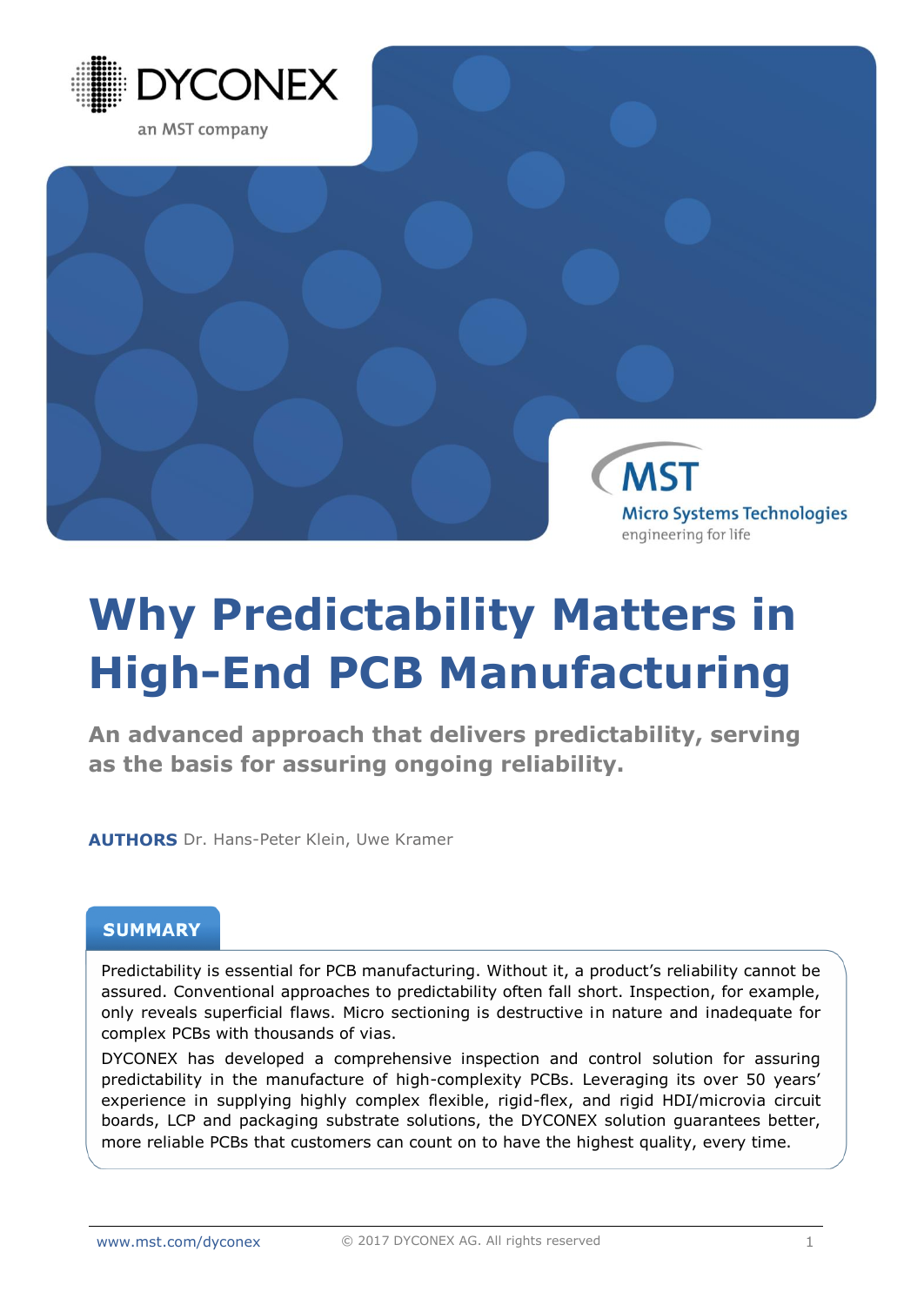



**Why Predictability Matters in High-End PCB Manufacturing**  By Dr. Hans-Peter Klein, Uwe Kramer

Reliability is essential to product success. For some industries, such as medical technology, aerospace and aviation, it's a given. In the medical arena, a device failure may seriously impact the patient, either through improper diagnostics or insufficient therapy. Replacing a failed implanted device is often not an option. In avionics, if a device fails, the lives of many hundreds of people may be endangered. That's why when it comes to printed circuit board (PCB) manufacturing, predictability is so important.

To achieve the highest reliability in the field, processes must be transparent, with all relevant parameters easily accessible. With such data, predictions can be securely made. Unusual behavior related to process parameters or product failures can be quickly assessed and used for product disposition. And, atypical or Maverick products, which are generally the root cause of failure events in the field can be removed from the population.

DYCONEX AG, a Micro Systems Technologies (MST) company, has developed a comprehensive inspection and control solution for assuring predictability in the manufacture of high-complexity PCBs. The solution, the DYCO Integrated Control and Inspection Concept (DYCO IC2), guarantees predictability through measureable reliability, traceability, and reproducibility. In doing so, DYCO IC2 helps to move decision making from a reactive to a proactive approach.

#### **The Case For Predictability**

Traditionally, predictability in PCB manufacturing is achieved through inspection. That inspection takes place after the PCBs have been manufactured, with faulty ones simply being thrown out. Even then, only superficial flaws are truly visible. Any process problems relating to vertical interconnects, for example, are invisible.

While PCB microsectioning offers a way to find such subsurface defects, the technique is destructive in nature. The biggest drawback, however, is statistics. With up to 5000 microvias per product, inspection of just a few vias per panel in a cross-section is absolutely inadequate. And with relatively low volumes and high product diversity, classical statistical tools fall short. The influence of product-related properties lowers the signal-to-noise ratio dramatically.

One additional problem stems from the late discovery of device failures. When this occurs, other lots may also be affected. Such late-stage failures are often costly and time-consuming to fix.

## **Charting A Better Path To Predictability**

The DYCO IC2 solution succeeds in assuring predictability in the manufacturing of lower volume / high complexity PCBs where the traditional approach falls short. Lower volumes require better and more comprehensive data analysis in order to detect the right signal in the noise. The DYCO IC2 solution is well suited for companies working in industries demanding the highest reliability. When coupled with DYCONEX's manufacturing and testing automation and digitalization, DYCO IC2 allows for comprehensive statistics and contributes to reliability, traceability, reproducibility, and delivery reliability.

At its most basic, DYCO IC2 is centralized storage of all available product, process and machine data. Each machine is programmed individually with an interface that allows all data to be pulled out and loaded into a centralized data warehouse (DWH), as shown in Figure 1.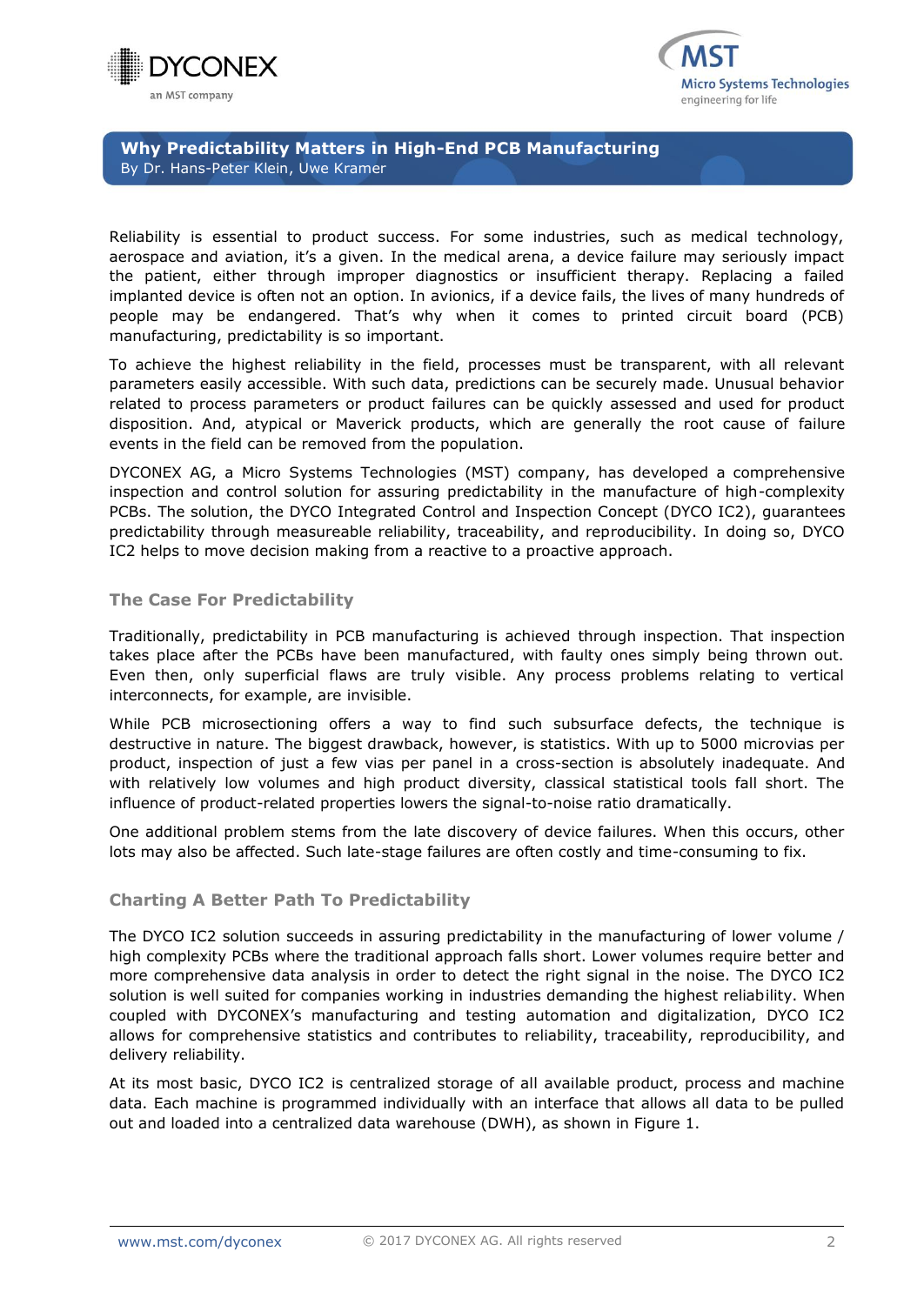



**Why Predictability Matters in High-End PCB Manufacturing** By Dr. Hans-Peter Klein, Uwe Kramer



*Figure 1. Integrated control and inspection concept (DYCO IC2)*

DYCO IC2 goes far beyond just data storage, however. By loading all data into the DWH, and with the right data format, deep analysis can be performed, along with searches for correlations between failures and data collected in the factory that might otherwise be hidden.

Under normal circumstances, such analysis and correlation searches would fail because the data is coming from many different sources and is often not comparable. DYCONEX's data comes from a number of independent sources, including: machines (process data), product specifications (input data), and inspections (output data), all of which equates to billions of data points handled in the DWH, with millions of new data points being loaded and analyzed each week.

DYCONEX overcomes this challenge with data processing in two stages: a pre-staging area, where data is first normalized, followed by staging area where different analyses are performed (Figure 2).

The data analysis capabilities DYCO IC2 enables are critical since it means companies can now move beyond simply finding an issue after manufacturing and responding to it, to predicting issues before they arise and acting to ensure they don't. This is possible because the information DYCO IC2 produces allows abnormalities to be recognized before they can hit products.

Rather than inspection alone, DYCO IC2 controls the critical process input variables: what goes into the processes, into the machines, and what the machines are doing. DYCO IC2 also allows DYCONEX to capture atypical products, such as those with failure codes higher than a product specific limit (Maverick Control Procedure). Having full control of data allows DYCONEX to avoid costly surprises and delays, resulting in better predictability.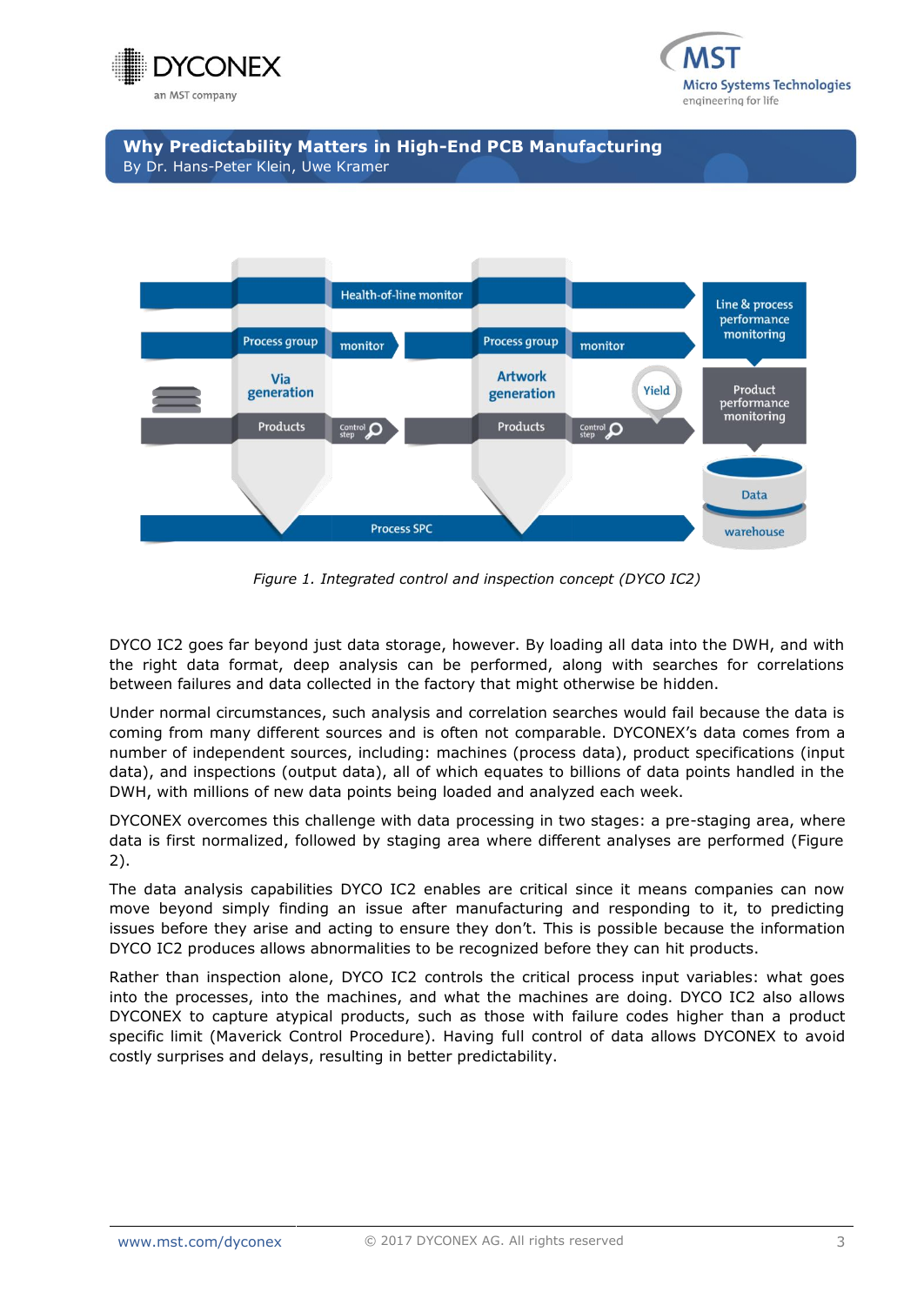







*Figure 2. Two-stage DYCO IC2 approach to data processing*

## **DYCO IC2 In Action**

To better understand how DYCO IC2 works, let's examine the classical Pareto of failure categories. To address one category, the via fill ratio, further analysis of possible correlations is necessary. Combining product data, it becomes obvious that not all products are affected equally (Figure 3). After combining the failure category with the highest susceptible product, the next parameters can be chosen. In our case, a good correlation was found with the electroplating carrier position (Figure 4). Without filtering the sensitive product in the first place, such correlation would not have been found. Once identified, the reason for the carrier position correlation was quickly found and eliminated.



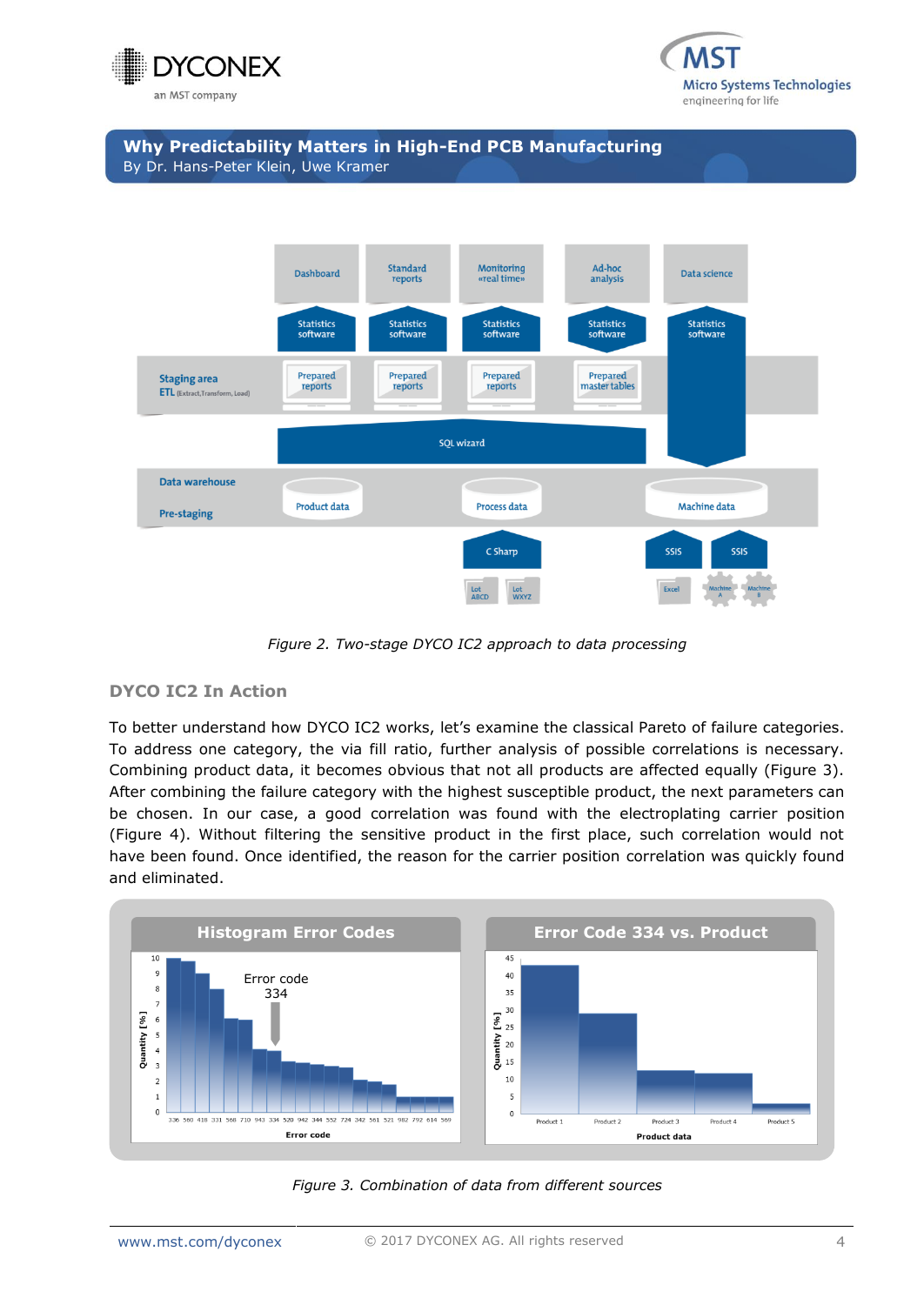



# **Why Predictability Matters in High-End PCB Manufacturing** By Dr. Hans-Peter Klein, Uwe Kramer



*Figure 4. Combining error codes with product related data shows a correlation to the position within the electroplating carrier*

# **Uniquely Suited To Address Predictability In PCB Manufacturing**

Predictability is essential to manufacturing PCBs with high product diversity and high complexity. DYCONEX's unique and innovative DYCO IC2 delivers that predictability, serving as the basis for assuring ongoing reliability. With the billions of pieces of data it collects, DYCONEX is able to control the manufacturing processes and continually improve them.

Leveraging over 50 years' experience in the industry, DYCONEX is an international leader in supplying highly complex flexible, rigid-flex, and rigid HDI/microvia circuit boards, LCP and chip packaging substrate solutions. With its emphasis on automated physical and digital factory infrastructure and strong quality control, DYCONEX has a proven track record for manufacturing PCBs used in applications where miniaturization, increased functionality, quality, and the highest level of reliability play a role. While that quality and reliability may come at a premium price, the cost of non-quality in the field would by far, outweigh such costs. DYCO IC2 translates into better, more reliable PCBs that customers can count on to have the highest quality, every time.